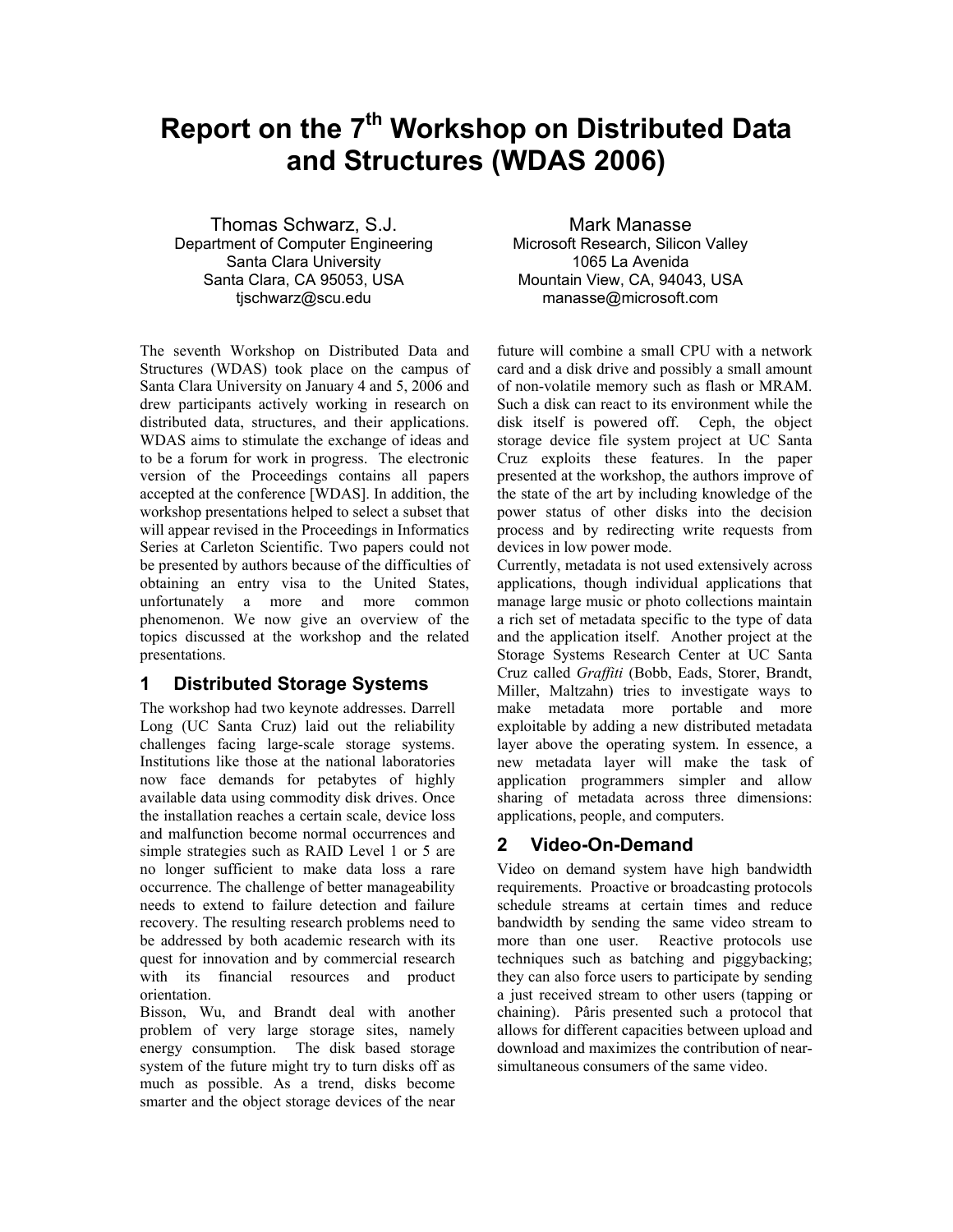# **3 Traditional Data Structures**

Otoo presented work on an extendible array data structure that was motivated by needs in scientific computing to change the range of a dimension of a multi-dimensional array while maintaining good performance.

Erlingson, Manasse, and McSherry use multiple hash functions to improve traditional, static hashing (an improvement on "Cuckoo Hashing" by Pagh and Rodler, Fotakis *et al.* and Panigrahy). Their technique can achieve load factors of 99.9% in 99% of all instances. This paper generated the longest discussions on how best to apply its techniques to distributed systems. One of the exciting implications of this work is the possibility of types of distributed hash tables using overlay networks. One should be able also to optimize the mappings of the bucket structures of distributed hash tables.

# **4 P2P**

P2P databases or P2P information retrieval need to partition a large set of nodes into *k* partitions with additional requirements such as loadbalancing without global knowledge. Bickson, Dolev, Weiss, Aberer and Hauswirth apply probabilistic graph models in the context of P2P systems for two problems. First, they count the number of nodes of a specific type without requiring a specific communication topology. Second, they perform a distributed graph coloring. Both algorithms are implemented using a belief propagation inference algorithm and exhibit astonishingly good accuracy and low overhead.

Martins, Pacitti, and Valduriez address the problem of replica consistency under more dynamic conditions on semantic reconciliation than the classical ones. These conditions prevail in P2P, grid and mobile computing systems. Users might perform updates, join, and leave the network whenever they wish. Existing semantic reconciliation solutions are typically performed at a single node and are inappropriate for such a dynamic environment. Starting from IceCube, the authors propose DSR, which enables optimistic multi-master replication and assures eventual consistency among replicas.

# **5 SDDS**

Scalable Distributed Data Structures allow access to distributed data in times that are largely or even completely (LH\*) independent of the number of storage sites and that do not require a central coordinator for data addressing. Introduction of dynamic data structures such as linear hashing and

B-trees did away with static techniques such as static hashing and ISAM. As the industry starts dealing with large database tables that need to be distributed over several sites, these distributed tables are still administered in a static fashion. The Ph.D. work of Soror Sahri under Litwin presented a prototype called SD-SQL server that is directed towards remedying this situation. It uses SDDS principles to distribute a growing table without administrator intervention over more and more sites (currently up to 250). The user manipulates the tables through a dynamically adjusted and updatable distributed partitioned view. Queries are processed in parallel at all storage sites and response time benefits from the distribution.

The Ph.D. work of Damian Cieslicki under Schwarz is devoted to providing growing SDDS with a sub-layer providing scalable high availability in a generic manner. Availability is achieved by using erasure correcting codes (*m/n* codes) to create parity data with which data on lost nodes can be reconstructed. His work should improve considerably the update performance of LH<sup>\*</sup><sub>RS</sub> (Litwin *et al.*, TODS, Sept. 2005).

# **6 Service Oriented Computing**

Gavran, Milanović, and Srblić deal with the interesting problem of developing large-scale distributed applications based on Service-Oriented Computing. They developed a "simple service composition" programming language. It allows for fast and simple design and implementation of applications in the service-oriented programming model.

# **7 Web Spam**

Marc Najork from Microsoft Research – Silicon Valley gave a second keynote address in which he discussed heuristics for detecting spam web pages, a burden imposed on any search engine by manipulating content providers. His interesting presentation was based on his joint work with Fetterly and Manasse [FMN04].

# **Acknowledgments**

The conference was sponsored by the Microsoft Research Silicon Valley (Mountain View, CA) and by the host, the School of Engineering at Santa Clara University. C. Maltzahn, W. Litwin, J. F. Paris, and P. Valduriez actively helped with this write-up.